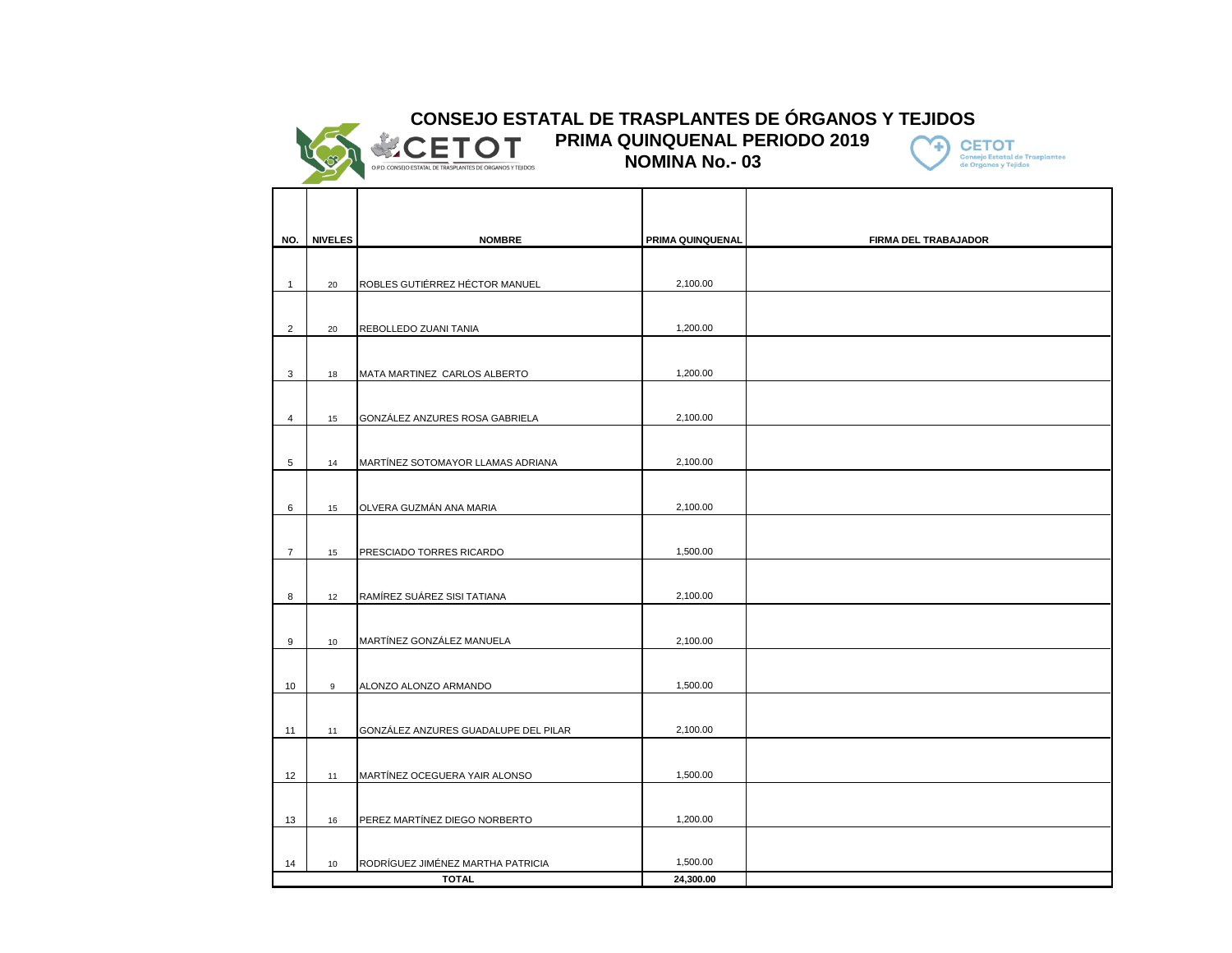

## **CONSEJO ESTATAL DE TRASPLANTES DE ÓRGANOS Y TEJIDOS NÓMINA DEL 16 AL 31 DE ENERO DEL 2019 QUINCENA 02/2019 NÓMINA .- 04**



|                | PENSIONES DEL ESTADO          | $1.1.1.0011 - 3300010 - 3070$ |                 | DPE-540101-TS0                           |                  | <b>REGISTRO PATRONAL:</b> |               | C1675161388         |           |          |        |                     |            |                          |            |                                  |                                         |                 |            |              |
|----------------|-------------------------------|-------------------------------|-----------------|------------------------------------------|------------------|---------------------------|---------------|---------------------|-----------|----------|--------|---------------------|------------|--------------------------|------------|----------------------------------|-----------------------------------------|-----------------|------------|--------------|
|                |                               |                               |                 | <b>NOMBRE</b>                            |                  |                           |               |                     |           |          |        | <b>PERCEPCIONES</b> |            | <b>TOTAL</b>             |            |                                  | DEDUCCIÓN                               |                 |            | <b>FIRMA</b> |
|                | NO. NIVELES<br><b>GOB EDO</b> |                               |                 |                                          | DÍAS DEL PERIODO |                           | SUELDO DIARIO | SUELDO<br>QUINCENAL | AYUDA     | AYUDA    | PREV   | DESPENSA            | AYUDA      | PERCEPCIÓN               | <b>ISR</b> |                                  |                                         | NETO A<br>PAGAR | TOTAL      | DEL          |
|                |                               | DEPARTAMENTO                  | CODIGO SSJ      |                                          |                  |                           |               |                     | GTOS ACT. | CAPAC.   | SOC    |                     | TRANSPORTE | DESPUES DE<br><b>ISR</b> |            | 11.5% DE<br><b>INSIONES TRAB</b> | <b>TRAS DEDUCCION</b><br>INEHERENTES AL |                 |            | TRABAJADOR   |
|                |                               |                               |                 |                                          |                  |                           |               |                     |           |          |        |                     |            |                          |            |                                  |                                         |                 |            |              |
|                |                               |                               |                 |                                          |                  |                           |               |                     |           |          |        |                     |            |                          |            |                                  |                                         |                 |            |              |
| $\overline{1}$ | 24                            | SECRETARIA TÉCNICA            | 24              | MONTEÓN RAMOS FRANCISCO JAVIER           |                  |                           | 2.059.37      | 20,593.65           | 413.03    | 111.90   | 53.72  | 900.00              | 637.50     | 18,238.74                | 4,471.06   | 2.368.27                         |                                         | 15,870.47       | 15,870.47  |              |
|                |                               |                               |                 |                                          |                  |                           |               |                     |           |          |        |                     |            |                          |            |                                  |                                         |                 |            |              |
|                |                               |                               |                 |                                          |                  |                           |               |                     |           |          |        |                     |            |                          |            |                                  |                                         |                 |            |              |
| $\overline{2}$ |                               | REGISTRO                      | 20              | ROBLES GUTIÉRREZ HÉCTOR MANUEL           |                  |                           | 918.37        | 13,775.55           | 413.03    | 111.90   | 53.72  | 735.00              | 521.00     | 13,007.92                | 2,602.27   | 1,584.19                         | 5,332.00                                | 6,091.73        | 6,091.73   |              |
|                |                               |                               |                 |                                          |                  |                           |               |                     |           |          |        |                     |            |                          |            |                                  |                                         |                 |            |              |
|                | 20                            | INVESTIGACIÓN                 | 20              | GONZÁLEZ ANZURES ROSA GABRIELA           |                  |                           | 918.37        | 13,775.55           | 413.03    | 111.90   | 53.72  | 735.00              | 521.00     | 13,007.93                | 2,602.27   | 1,584.19                         | 3,771.29                                | 7,652.45        | 7,652.45   |              |
|                |                               |                               |                 |                                          |                  |                           |               |                     |           |          |        |                     |            |                          |            |                                  |                                         |                 |            |              |
|                |                               |                               |                 |                                          |                  |                           |               |                     |           |          |        |                     |            |                          |            |                                  |                                         |                 |            |              |
| $\Lambda$      | 20 <sub>0</sub>               | ADMINISTRACIÓN                | 20              | REBOLLEDO ZUANI TANIA                    |                  |                           | 918.37        | 13,775.55           | 413.03    | 111.90   | 53.72  | 735.00              | 521.00     | 13,007.92                | 2,602.27   | 1.584.19                         | 5,813.79                                | 5,609.94        | 5,609.94   |              |
|                |                               |                               |                 |                                          |                  |                           |               |                     |           |          |        |                     |            |                          |            |                                  |                                         |                 |            |              |
|                |                               |                               |                 |                                          |                  |                           |               |                     |           |          |        |                     |            |                          |            |                                  |                                         |                 |            |              |
| 5 <sup>1</sup> | 18                            | UNECDOT                       | CF41015         | MATA MARTINEZ CARLOS ALBERTO             |                  |                           | 675.39        | 10,130.85           | 413.03    | 111.90   | 53.72  | 832.00              | 559.50     | 10,309.34                | 1,791.66   | 1,165.05                         | 2,247.00                                | 6,897.28        | 6,897.28   |              |
|                |                               |                               |                 |                                          |                  |                           |               |                     |           |          |        |                     |            |                          |            |                                  |                                         |                 |            |              |
| 6              | 14                            | INVESTIGACIÓN                 | MO2085          | MARTÍNEZ SOTOMAYOR LLAMAS ADRIANA        |                  |                           | 474.47        | 7,117.05            | 413.03    | 111.90   | 53.72  | 623.50              | 389.50     | 7,655.30                 | 1,053.41   | 818.46                           |                                         | 6,836.84        | 6,836.84   |              |
|                |                               |                               |                 |                                          |                  |                           |               |                     |           |          |        |                     |            |                          |            |                                  |                                         |                 |            |              |
|                |                               |                               |                 |                                          |                  |                           |               |                     |           |          |        |                     |            |                          |            |                                  |                                         |                 |            |              |
| $\overline{7}$ | 15                            | ADMINISTRACIÓN                | MO3017          | OLVERA GUZMÁN ANA MARÍA                  |                  |                           | 503.74        | 7,556.10            | 413.03    | 111.90   | 53.72  | 562.50              | 375.00     | 7,940.96                 | 1,131.29   | 868.95                           |                                         | 7,072.01        | 7,072.01   |              |
|                |                               |                               |                 |                                          |                  |                           |               |                     |           |          |        |                     |            |                          |            |                                  |                                         |                 |            |              |
|                |                               |                               |                 |                                          |                  |                           |               |                     |           |          |        |                     |            |                          |            |                                  |                                         |                 |            |              |
| 8              | 15                            | SECRETARIA TÉCNICA            |                 | MO3017 PRESCIADO TORRES RICARDO          |                  |                           | 503.74        | 7,556.10            | 413.03    | 111.90   | 53.72  | 562.50              | 375.00     | 7,940.96                 | 1,131.29   | 868.95                           |                                         | 7,072.01        | 7,072.01   |              |
|                |                               |                               |                 |                                          |                  |                           |               |                     |           |          |        |                     |            |                          |            |                                  |                                         |                 |            |              |
| 9              | 15                            | INVESTIGACIÓN                 | MO3017          | TAPIA ALCALA JOSÉ EDUARDO                |                  |                           | 503.74        | 7,556.10            | 413.03    | 111.90   | 53.72  | 562.50              | 375.00     | 7,940.96                 | 1,131.29   | 868.95                           |                                         | 7,072.01        | 7,072.01   |              |
|                |                               |                               |                 |                                          |                  |                           |               |                     |           |          |        |                     |            |                          |            |                                  |                                         |                 |            |              |
|                |                               |                               |                 |                                          |                  |                           |               |                     |           |          |        |                     |            |                          |            |                                  |                                         |                 |            |              |
| 10             | 12                            | SECRETARIA TÉCNICA            |                 | MO3019 RAMÍREZ SUÁREZ SISI TATIANA       |                  |                           | 432.80        | 6,492.06            | 413.03    | 111.90   | 53.72  | 509.00              | 316.00     | 7,147.21                 | 748.49     | 746.59                           | 2,979.66                                | 3,420.97        | 3,420.97   |              |
|                |                               |                               |                 |                                          |                  |                           |               |                     |           |          |        |                     |            |                          |            |                                  |                                         |                 |            |              |
|                |                               |                               |                 |                                          |                  |                           |               |                     |           |          |        |                     |            |                          |            |                                  |                                         |                 |            |              |
| 11             |                               | DIFUSIÓN Y FOMENTO            | MO3020          | REYNOSO MERCADO YAMEL HAIDE              |                  |                           | 385.8         | 5,787.45            | 413.03    | 111.90   | 53.72  | 480.69              | 299.56     | 6,543.60                 | 602.75     | 665.56                           |                                         | 5,878.04        | 5,878.0    |              |
|                |                               |                               |                 |                                          |                  |                           |               |                     |           |          |        |                     |            |                          |            |                                  |                                         |                 |            |              |
| 12             | 10                            | SECRETARIA TÉCNICA            | MO3020          | MARTÍNEZ GONZÁLEZ MANUELA                |                  |                           | 385.83        | 5,787.45            | 413.03    | 111.90   | 53.72  | 480.69              | 299.56     | 6,543.69                 | 602.66     | 665.56                           | 500.00                                  | 5,378.14        | 5,378.14   |              |
|                |                               |                               |                 |                                          |                  |                           |               |                     |           |          |        |                     |            |                          |            |                                  |                                         |                 |            |              |
|                |                               |                               |                 |                                          |                  |                           |               |                     |           |          |        |                     |            |                          |            |                                  |                                         |                 |            |              |
| 13             |                               | ADMINISTRACIÓN                | MO3023          | JUÁREZ ÁVILA LUÍS ENRIQUE                |                  |                           | 342.82        | 5,142.30            | 413.03    | 111.90   | 53.72  | 421.19              | 291.68     | 5,946.68                 | 487.14     | 591.36                           | 928.00                                  | 4,427.32        | 4,427.32   |              |
|                |                               |                               |                 |                                          |                  |                           |               |                     |           |          |        |                     |            |                          |            |                                  |                                         |                 |            |              |
|                |                               |                               |                 |                                          |                  |                           |               |                     |           |          |        |                     |            |                          |            |                                  |                                         |                 |            |              |
| 14             |                               | ADMINISTRACIÓN                |                 | MO3023 ALONZO ALONZO ARMANDO             |                  |                           | 342.82        | 5,142.30            | 413.03    | 111.90   | 53.72  | 421.19              | 291.68     | 5,946.78                 | 487.05     | 591.36                           | 1,634.00                                | 3,721.42        | 3,721.42   |              |
|                |                               |                               |                 |                                          |                  |                           |               |                     |           |          |        |                     |            |                          |            |                                  |                                         |                 |            |              |
| 15             | 11                            | JURÍDICO                      |                 | GONZÁLEZ ANZURES GUADALUPE DEL PILAR     |                  |                           | 417.53        | 6,262.95            | 413.03    | 111.90   | 53.72  | 480.69              | 299.56     | 6,922.30                 | 699.55     | 720.24                           | 2,088.00                                | 4,114.06        | 4,114.06   |              |
|                |                               |                               |                 |                                          |                  |                           |               |                     |           |          |        |                     |            |                          |            |                                  |                                         |                 |            |              |
|                |                               |                               |                 |                                          |                  |                           |               |                     |           |          |        |                     |            |                          |            |                                  |                                         |                 |            |              |
| 16             | 16                            | REGISTRO                      |                 | MO1006 PEREZ MARTÍNEZ DIEGO NORBERTO     |                  |                           | 573.71        | 8,605.65            | 413.03    | 111.90   | 53.72  | 732.50              | 493.50     | 8,992.82                 | 1,417.49   | 989.65                           | 2,869.00                                | 5,134.17        | 5,134.17   |              |
|                |                               |                               |                 |                                          |                  |                           |               |                     |           |          |        |                     |            |                          |            |                                  |                                         |                 |            |              |
|                |                               |                               |                 |                                          |                  |                           |               |                     |           |          |        |                     |            |                          |            |                                  |                                         |                 |            |              |
| 17             | 11                            | REGISTRO                      |                 | MARTÍNEZ OCEGUERA YAIR ALONSO            |                  |                           | 417.53        | 6,262.95            | 413.03    | 111.90   | 53.72  | 480.69              | 299.56     | 6,922.30                 | 699.55     | 720.24                           |                                         | 6,202.06        | 6,202.06   |              |
|                |                               |                               |                 |                                          |                  |                           |               |                     |           |          |        |                     |            |                          |            |                                  |                                         |                 |            |              |
| 18             | 10                            | ADMINISTRACIÓN                |                 | MO3020 RODRÍGUEZ JIMÉNEZ MARTHA PATRICIA |                  |                           | 385.83        | 5.787.45            | 413.03    | 111.90   |        | 480.69              | 299.5      | 6,543.69                 | 602.66     | 665.56                           | 2.808.68                                | 3,069.46        | 3,069.46   |              |
|                |                               |                               | TOTAL QUINCENAL |                                          |                  |                           |               | 157,107.06          | 7,434.54  | 2,014.20 | 966.96 | 10,735.33           | 7,165.16   | 160,559.10               | 24,864.14  | 18,067.32                        | 30,971.42                               | 111,520.38      | 111,520.35 |              |